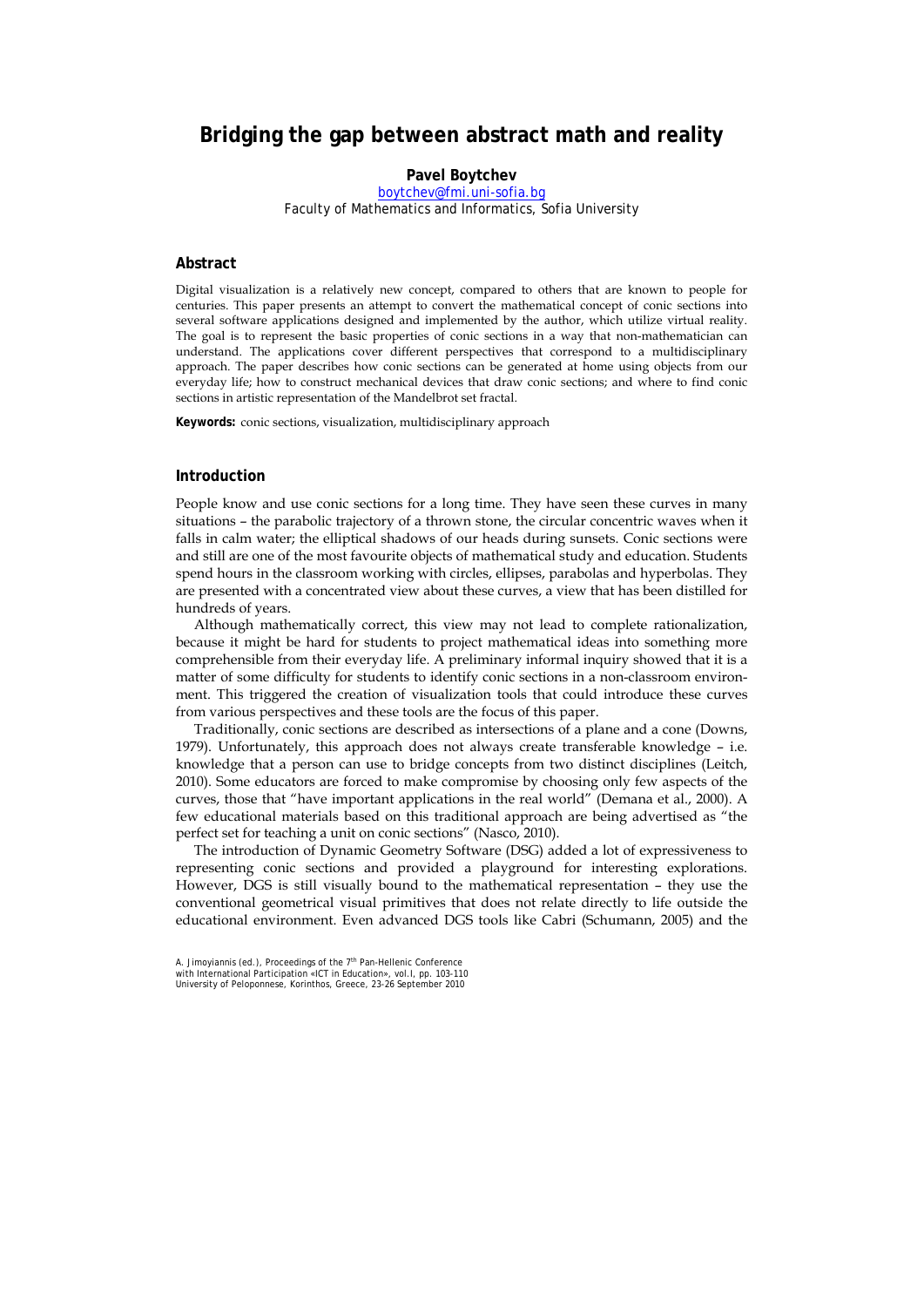Geometer's Sketchpad (Scher, 2010) represent conic sections in way that is just mathematically correct. The author's own attempt to combine DGS with virtual reality also did not provide any hopes for transferable knowledge (see Figure 1 for a snapshot of an interactive 3D application for experimenting with the traditional approach). It does not help students to resolve practical challenges like:

- Make an ellipse with a reading lamp
- Construct a rolling mechanism that generates an ellipse
- Draw a hyperbola using a fixed-length thread



**Figure 1. Interactive 3D application for experimenting with the traditional representation of conic sections** 

Thus the main idea that initiated the work presented in this paper was to create new tools and models that describe and utilize various properties of conic section in a way that is not easy to implement in a traditional hard-copy textbook and in a contemporary DGS.

#### **Homemade conic sections with light**

In 2009 the author completed an artistic project for making an exhibition based on computer generated images and digital photographs (Boytchev, 2009). All posters featured fragments of the Mandelbrot set fractal accompanied by artistic interpretations. One of the posters features an area that resembles a coordinate system with a pair of hyperbolas and their asymptotes (Figure 2).



**Figure 2. Hyperbolic shapes in the Mandelbrot set fractal** 

The description of the poster says: *The hyperbola might have been discovered by Menaechmus, a tutor of Alexander the Great. One hundred years later Apollonius named the ellipse, parabola and*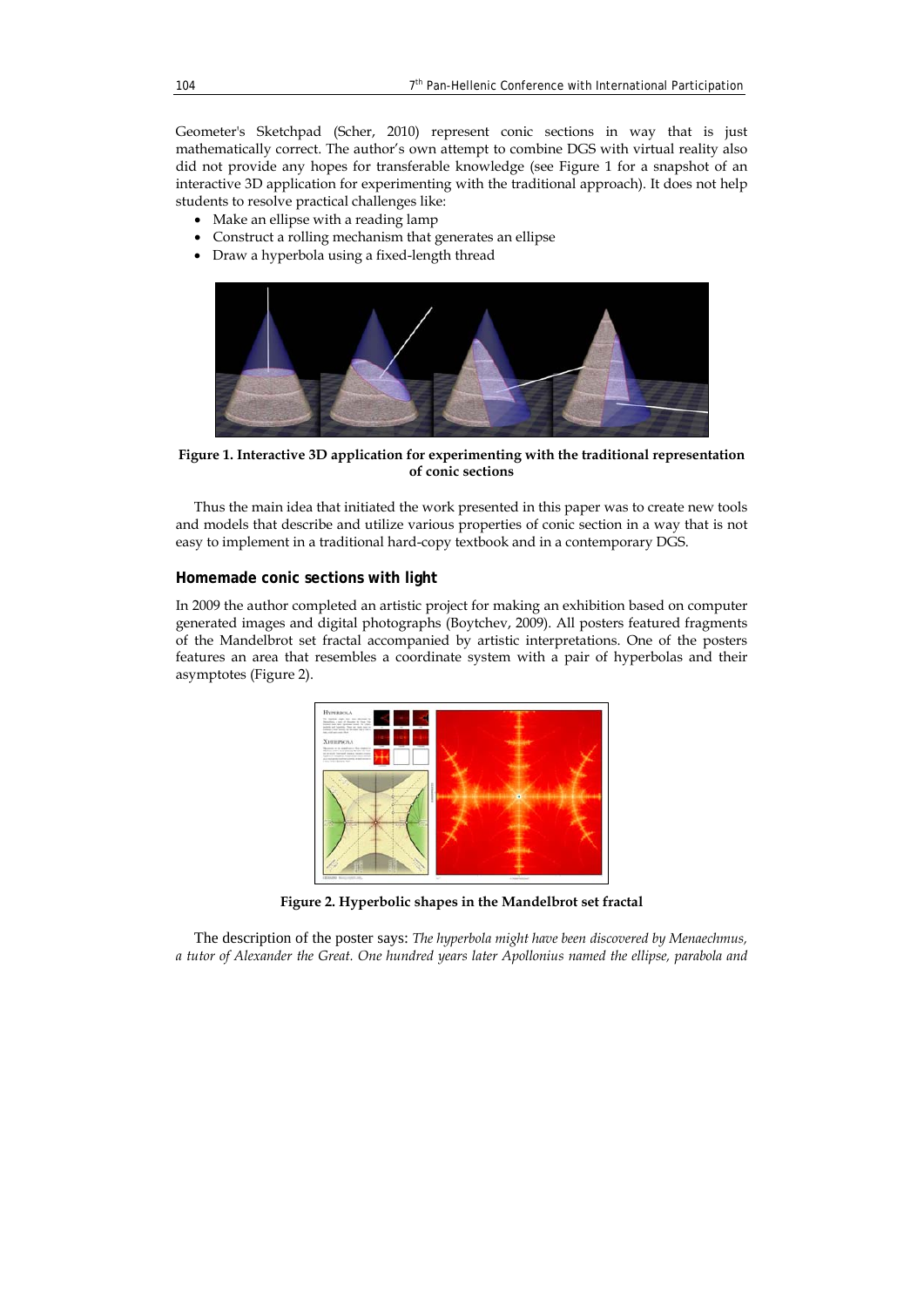*hyperbola. There are many ways to construct a conic section, but the easiest one is with a table, a ball and a torch. How?*

The question raises an interesting problem. Is it possible to model all conic sections at home, using only objects from our everyday life? To answer this question the author implemented a set of interactive 3D applications within the European project InnoMathEd – Innovations in Mathematics Education on European Level (InnoMathEd, 2010). The project addresses pupils' mathematical understanding, use of ICT and competences for lifelong learning (Bianco, 2009).

The very first interactive conic section application for InnoMathEd implemented the traditional approach that involves a cone and an intersecting plane. Snapshots of this program are shown in Figure 1. Although the software provides an intuitive and easy-tounderstand way for describing conic sections, it does not help students reimplement the model in the real life. This inspired the author to design other applications that are both mathematically correct and can be done at home, which is important if we want to have mathematical knowledge transferred and applicable outside the classroom.

The first group of applications used just a torch and a flat surface. The light from the torch forms the cone, while the flat surface is the intersecting plane. The image appearing on the surface is the intersection of the light cone and the plane. It can be circle, ellipse, parabola or hyperbola. It is straightforward to create a circle or an ellipse, see Figure 3 (left), but other conics extend to infinity. Is it still possible to generate them? Figure 3 (right) shows a side view of the virtual model. If the upper side of the light cone is parallel to the table, then we get a parabola and if it points above the horizon – a hyperbola. The proof that this approach generates conic sections is beyond the scope of the paper; however, this setup can be translated into the traditional representation of a cone and an intersecting plane.



**Figure 3. Making an ellipse (left) and all conic sections (right) using a torch** 



**Figure 4. Making an ellipse using shadows**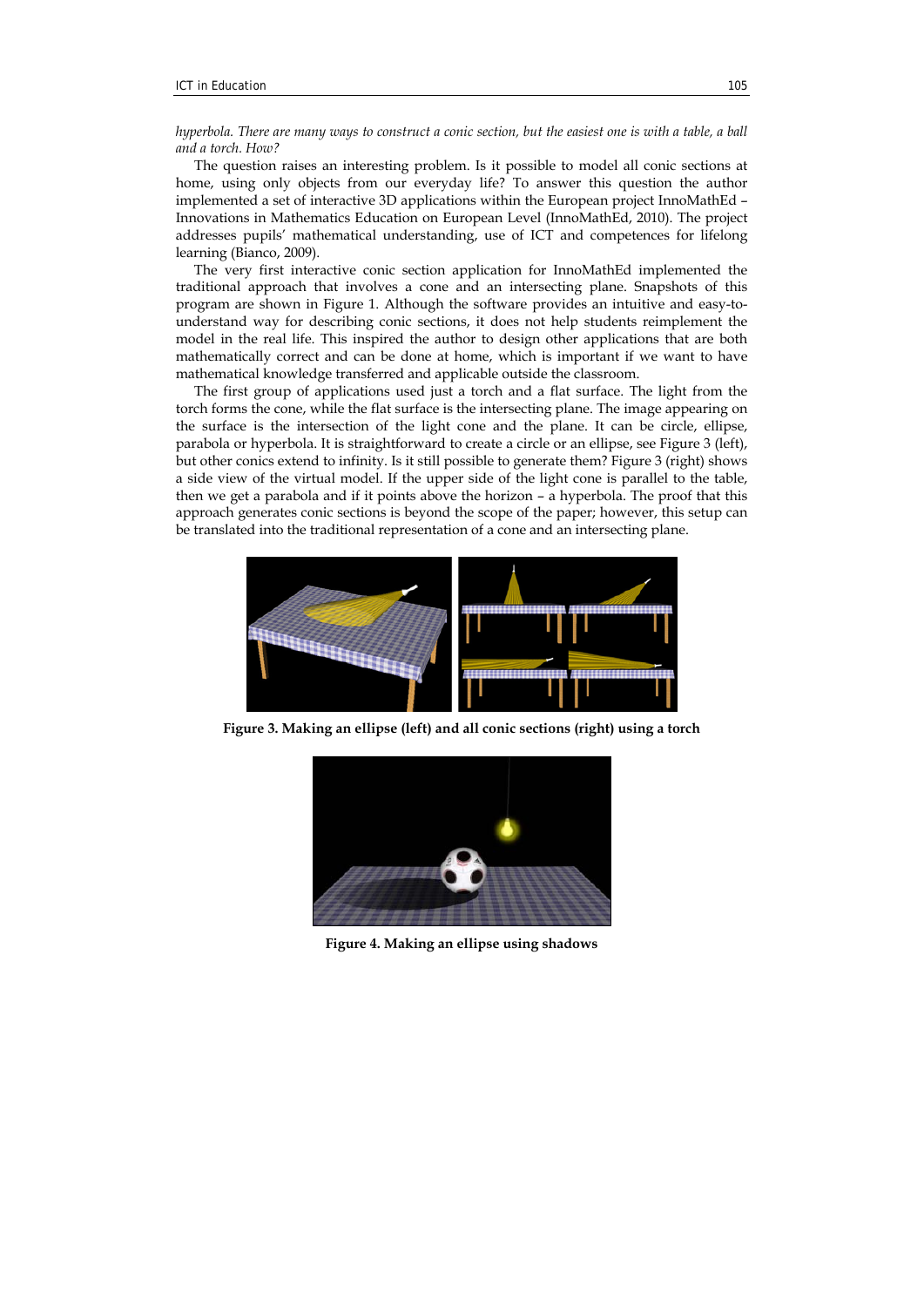If we use a light source that emits in all directions, we can still model conics, by generating shadows with any spherical object. An elliptical shadow generated by another interactive 3D application is shown in Figure 4.

By moving the light, we can generate the other conic sections. Parabola appears when the bulb is at the same level as the upper side of the ball, hyperbola – when it is below it. The position of the ball has an important mathematical meaning. The point of contact is a focal point (focus) and the ball is a Dandelin sphere (Kendig, 2005; Weisstein, 2010).

There is a third interactive 3D application, which uses just a tube. If someone looks through it, the cone of sight will "cut" a conic section from the ground. The type of the section depends on whether the horizon is seen through the tube.

## **Virtual models of mechanical devices**

Except for the applications using the light or the absence of light to model conic sections, the author has implemented a rich set of non-interactive 3D applications that represent models of mechanical devices drawing conic curves (Boytchev, 2010a). These devices represent various methods and could foster interesting mathematical research activities for students. All devices are built by a set of primitive elements including a pencil that draws on paper.

It is easy and straightforward to model a device drawing a circle, however we should think of a more enhanced device if we need all conic section. Figure 5 presents snapshots of such device where the pencil can slide forward and backward controlled only by gravity. Some of the mathematical problems occurred during the design of these animations were:

- How long should the pencil be?
- How to model the infinite parabolas and hyperbolas?
- How to draw both branches of hyperbolas?



**Figure 5. Pencil attached to a disk can draw any conic section** 

The model represented in Figure 5 recreates the conical nature of the conic sections – the pencil rolls on the surface of the cone and the paper acts as an intersecting plane. The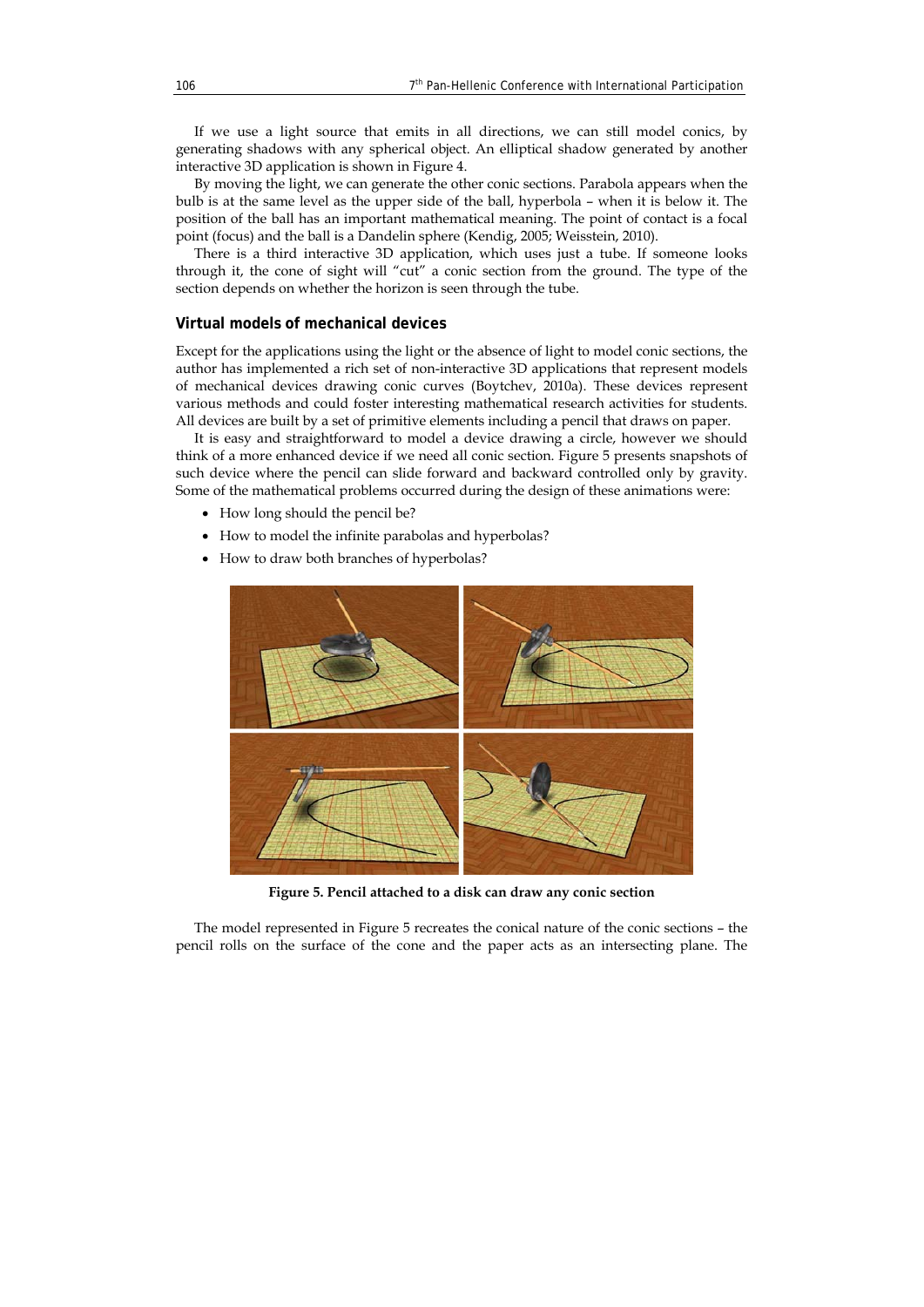gravity forces the pencil to slide forward as much as needed to reach the paper. The disk rotation used in the model is essential for the formation of the conic curves, but is not the only way to make them with rotation.

The sum of two vectors with different lengths rotating at the same angular speed but in opposite directions a vector traverses an ellipse; see Figure 6 (left). The two shorter beams represent one of the vectors; the longer ones represent the other. The construction uses a parallelogram to maintain mechanical stability and to demonstrate the commutative nature of vector addition. Figure 6 (right) represents a ruled surface called hyperboloid. It is created by a tilted line rotated around a vertical line. The intersection of the hyperboloid and a horizontal plane is a circle, while the intersection with a vertical plane is a hyperbola.



**Figure 6. Other rotational methods to generate some conic sections** 

The models shown in Figure 5 and Figure 6 are not quite practical. For example, it is hard to use these devices to make elliptical windows. Carpenters have solved this problem by using a simple yet effective device called the Trammel of Archimedes (Apostol & Mnatsakanian, 2009). This device can draw an ellipse with predefined major and minor axes. The device provides sufficient precision for carpentry.

Variations of the trammel are shown in Figure 7. A fixed length segment slides along two perpendicular pair of rails and the pencil is attached near segment's midpoint. If the pencil is exactly in the midpoint, it will draw a circle. An ellipse is produces if the pen is shifted away from the midpoint as shown in Figure 7. In reality, the devices used by carpenters are slightly different. For example, the pen is often attached "outside" the sliding segment's endpoints. This allows the carpenters to use much shorter rails.



**Figure 7. Variation of Trammel of Archimedes** 

Like the device based on two rotating vectors shown in Figure 6 (left), the Trammel of Archimedes can draw any curve starting from a straight line and ending with a circle traversing ellipses with various eccentricities. Unfortunately, the trammel cannot draw a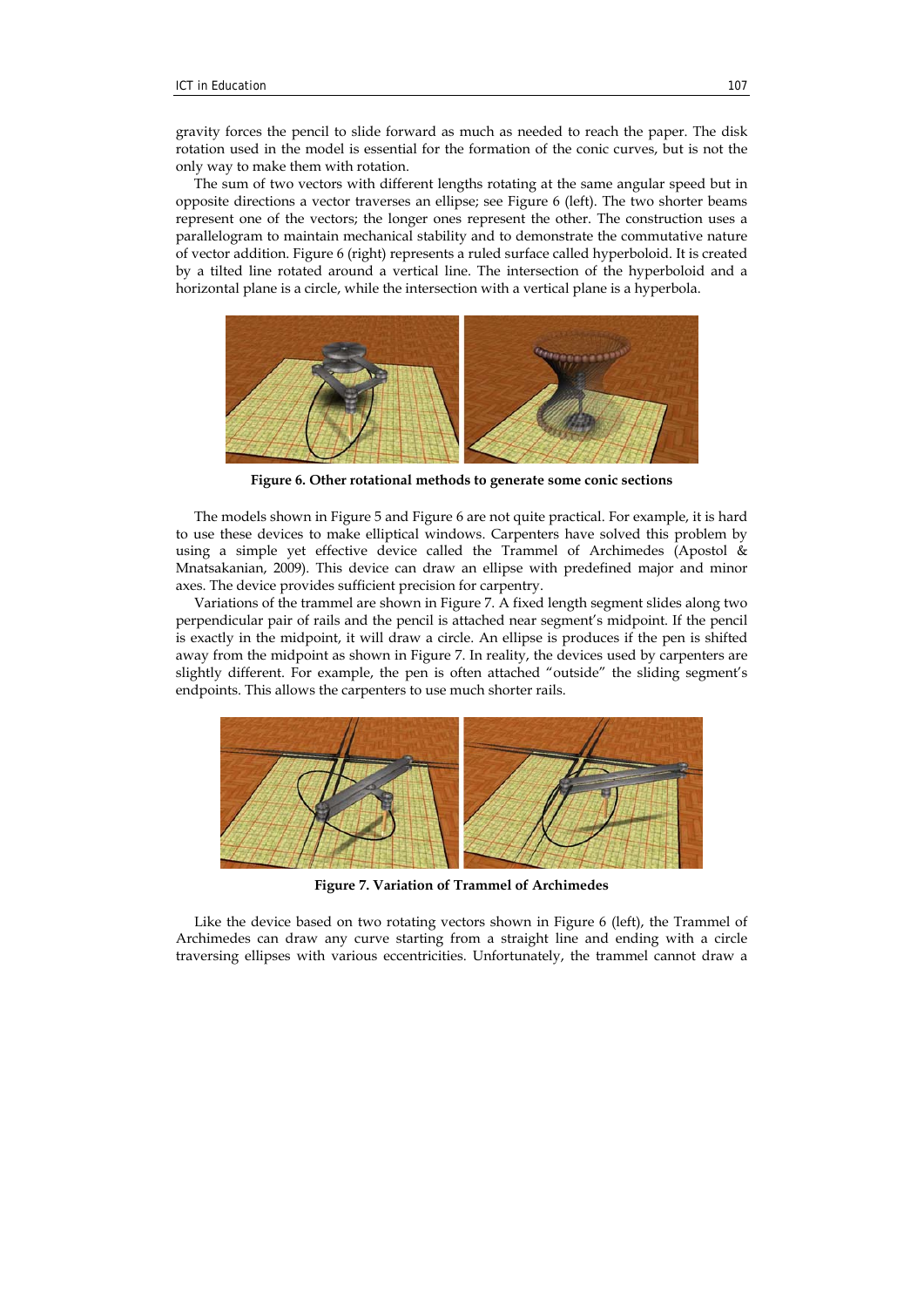parabola or a hyperbola. There is another ancient method of drawing ellipses utilizing the property that the sum of distances from each point on the ellipse to its foci is constant.

Figure 8 contains snapshots of four 3D animations visualizing the four types of curves generated with a fixed-length thread. The cases in the top two snapshots are rather conventional and are pictured just for completeness. An interesting challenge is to design a similar mechanism for parabolas and hyperbolas, because most hard copy and online textbook show only the case with an ellipse.



**Figure 8. A thread used to draw conic sections** 

The lower left snapshot shows a parabola. The thread has its both ends freely attached to a rail that collinear to the parabola's directrix. These ends can slide along the rail keeping the thread perpendicular to the rail. The midsection of the thread embraces the pen and the focus point. A similar device is shown in the last snapshot in Figure 8. It has the same structure, except that the rail is a circular arc, not a straight line. In this case, the pencil draws a hyperbola. It is a nice mathematical exercise to prove that the curve is really a hyperbola.

The topic of modelling the construction of conic intersections is virtually unlimited. The last example is to use a device drawing a hypotrochoid. Figure 9 represents such device where a disk rolls inside a ring without slipping. The radii of the disk and the ring are selected in such a way, that the attached pencil draws an ellipse.



**Figure 9. A hypotrochoidal ellipse**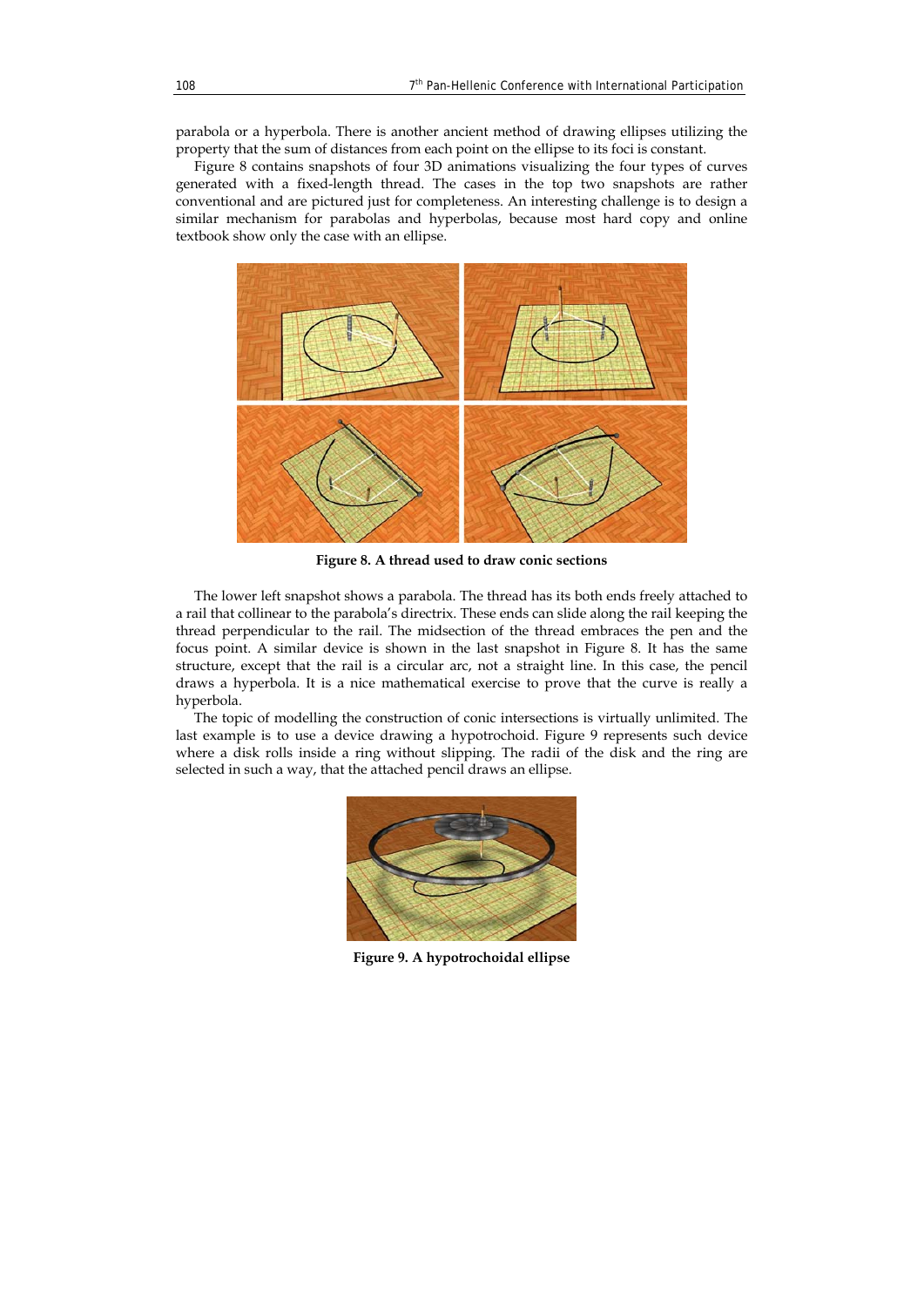# **Planned student activities**

The interactive 3D applications and the 3D animations presented in this paper are included in a larger set of more than 50 models of devices. Some of them draw mathematical curves, other represent mathematical transformations, construction of 3D surfaces, and even nongeometrical phenomena like normal distribution in statistics.

All these applications are rather new and they are still not used in the classroom or at home. Teaching materials are now being planned that will utilize the full multidisciplinary power of the models. The rest of the section describes briefly some potential activities:

- *Computer Science/Computer Graphics*. Each model is a program written in a programming language. The design and the implementation of such program require specific skills and knowledge. Some models are very simple from programming point of view, others are quite complex. The building of precisely selected series of models can improve these skills and knowledge.
- *Physics/Mechanics*. The virtual models included in the collection are not just mathematical abstractions. They comply with known physical restrictions and utilize the properties of elements made of different materials. A thread can change its shape, while a solid beam cannot. Some of the models are rather tricky to design. For example, the device in Figure 6 (left) has a carefully chosen vertical layering of elements to eliminate physical collision.
- *Mathematics/Geometry*. There are many papers and web sites describing the properties of conic sections. However, the construction of devices requires understanding these properties at a higher level of abstraction. Converting a mathematical model into mechanical one is a real mathematical and engineering challenge. Alternatively, mathematical challenges are hidden in the models themselves. They can be used to teach mathematical concepts and be used as a experimental playground for various tasks.
- *Art*. The collection of animations inspired the author to create a short mathematical film that illustrates seven different ways of constructing ellipses (Boytchev, 2010b). Although purely artistic, the making of the film was based on solving many geometrical, mechanical and programming challenges. Students may also be engaged is similar multidisciplinary activities where they blend scientific and artistic designs constructing an artefact of their choice.

The InnoMathEd project is a nice opportunity to create teaching/learning activities and evaluate them in classroom and home use. The adoption of techniques from virtual reality and gaming industry makes the animations and the applications more appealing.

# **Conclusion**

The set of virtual models described in this paper is still under construction. There are many other mathematical concepts that are still not implemented. Although the models are not tested in real educational environment, it is expected that they will provide a foundation of a new and effective approach to learning. The ground of this claim is based on author's and his colleagues' experience with designing and implementing other interactive 3D virtual environments, like the set of ten DALEST (Developing an Active Learning Environment for Stereometry) applications (DALEST, 2008).